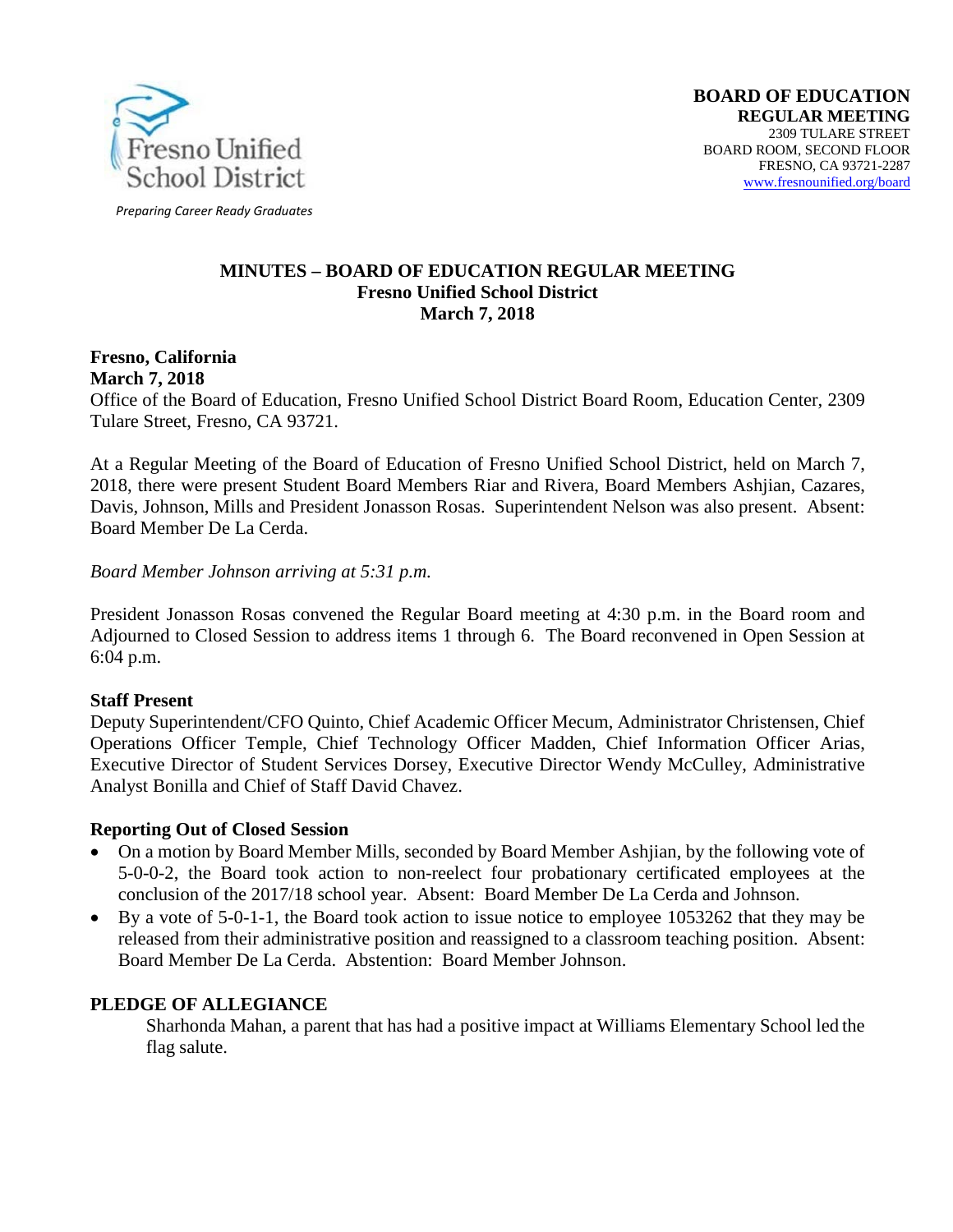#### **RECOGNIZE Mr. John Lawson for His Contributions to the Fresno Community**

The Board of Education and the Superintendent recognized Mr. John Lawson who attended Fresno High School before leaving in 1956 without having attained his diploma. Through his hard work and perseverance, Mr. Lawson has achieved a high level of success in the trucking business and has contributed generously to the Fresno Community.

#### **Public Comment:**

**Howard Watkins –** Congratulated Mr. John Lawson and thanked the district for honoring Mr. Lawson with an honorary diploma.

*The Board took a ten-minute recess.*

#### **RECOGNIZE North Yosemite League Unified Sports Soccer Co-Champions**

The Board of Education and Fresno Unified School District congratulated Hoover and Sunnyside High Schools for becoming the inaugural North Yosemite League Unified Sports Soccer Co-Champions for 2017/2018. Fresno Unified is dedicated to embracing inclusionary practices, where it is not about including students with disabilities, but embracing all students and celebrating diversity.

#### **HEAR Reports from Student Board Representatives**

Student Spencer Jarocki from Bullard High School provided a report to the board. At the SAB meeting, students discussed the potential for a student walkout but decided the most effective plan of action was to encourage students to work with site leaders to create on-campus student voice opportunities. Spencer thanked the district for recent new construction on Bullard's campus and for providing buses for the Bullard Basketball Valley Game. He also shared recent news from Bullard High School including approximately 500 students turning out for the annual Sadie Hawkins Dance, a successful blood drive and a new outlet to provide student voice on campus called a "TOWN HALL" discussion. Seniors are excited to be receiving decisions from colleges and are thankful for counselors for pushing them to succeed. Currently, Bullard has 68 potential valedictorians. Also, students from Baird Middle School shared with the board the extracurricular activities they are involved in and what they love about their school.

#### **HEAR Report from Superintendent**

- Recognized National School Social Work Week (March 5-9). The district appreciates all of our school social workers who make an impact on students, families and staff every day. School social workers enhance our district's ability to meet our academic mission, especially where home, school and community collaboration is key to achieving student success. School social workers treat the whole child. This year's theme for School Social Work Week is "United to Make a Better World" and every day in our schools, Fresno Unified social workers make a better world for our students, their families and staff. They are vital, valuable and visible on our campuses.
- Recognized Kings Canyon Middle School landscape students who swept the top three awards in the high school division at the 9<sup>th</sup> annual Mini Landscape Competition at the Fresno Home and Garden Show.
- Recognized Bullard Knights basketball team who gave it their all this past weekend in the Central Section Division I Boys Basketball Championship at Selland Arena. Nelson says he enjoyed watching the game and the team played like champions.
- Recognized Unified Sports League teams for giving students in special education an opportunity to play sports alongside students in general education in a competitive environment. Soccer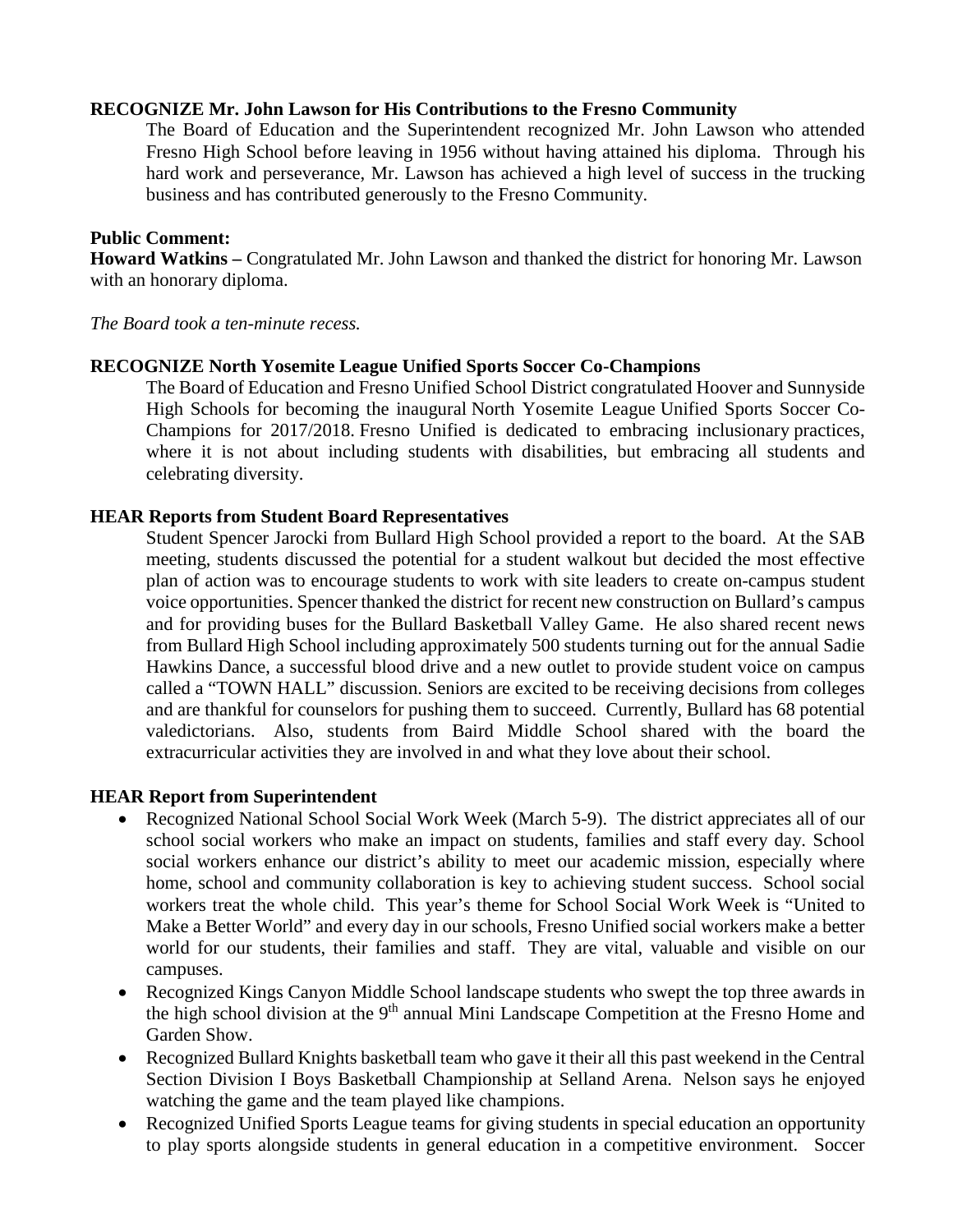teams from Roosevelt, Fresno High, Hoover and McLane all had an opportunity to play against one another.

- Commended the district's Transportation team, headed by Reggie Ruben, for safely transporting all sixth grade students at Muir Elementary School home from Calvin Crest during last week's extreme weather and snowy road conditions. Our bus drivers also took charge and shuttled Madera Unified students who were stranded to meet their buses in Oakhurst. Thank you for your professionalism and putting students first!
- The district recently launched a new video series called "Faces of Fresno Unified." Every Monday, the weekly series highlights one of our many dedicated employees and the work they do on behalf of our 74,000 students. You can find the videos on our district website and social media pages. This past weekend, Fresno Unified's *Building Futures* newspaper won an Award of Merit for Excellence in Communications from the California School Public Relations Association or CalSPRA. *Building Futures* is published 11 times per year and distributed to 155,000 residences and businesses in Fresno. Thank you to Anne Ellis, Community Relations Officer who facilitates and writes a majority of the stories you see in Building Futures.
- Thanked Joel Baum from Gender Spectrum for facilitating workshops at the Education Center on the Foundations of Gender Inclusive Schools. The workshops were designed to establish a basic understanding of gender diversity, approaches to apply to professional practice in schools, basic gender concepts and terminology as well as provide resources and tools for working with students, parents and colleagues.
- Encouraged all district employees and community members interested in becoming a teacher to attend the Aspiring Teacher Expo on Tuesday, March 20 at McLane High School. Find out about the district's teacher pipeline programs and opportunities to connect with university representatives.

# **OPPORTUNITY for Public Comment on Consent Agenda Items**

There were no individuals for this portion of the agenda.

On a motion by Member Mills, seconded by Member Cazares, the consent agenda, exclusive of agenda items A-13, A-17, and A-18 which were pulled for further discussion, was approved on a roll call vote of 8-0-0-1 as follows: AYES: Student Board Members Riar and Rivera, Board Members: Ashjian, Cazares, Davis, Johnson, Mills and Board President Jonasson Rosas. ABSENT: Board Member De La Cerda.

# **A. CONSENT AGENDA**

# **A-1, APPROVE Personnel List APPROVED as recommended,** the Personnel List, Appendix A, as submitted.

**A-2, ADOPT Findings of Fact and Recommendations of District Administrative Board ADOPTED as recommended,** the Findings of Fact and Recommendations of District Administrative Panels resulting from hearings on expulsion and readmittance cases conducted during the period since the February 21, 2018 Regular Board meeting.

### **A-3, APPROVE Minutes from Prior Meetings APPROVED as recommended,** the draft minutes for the November 15, 2017 Regular Meeting.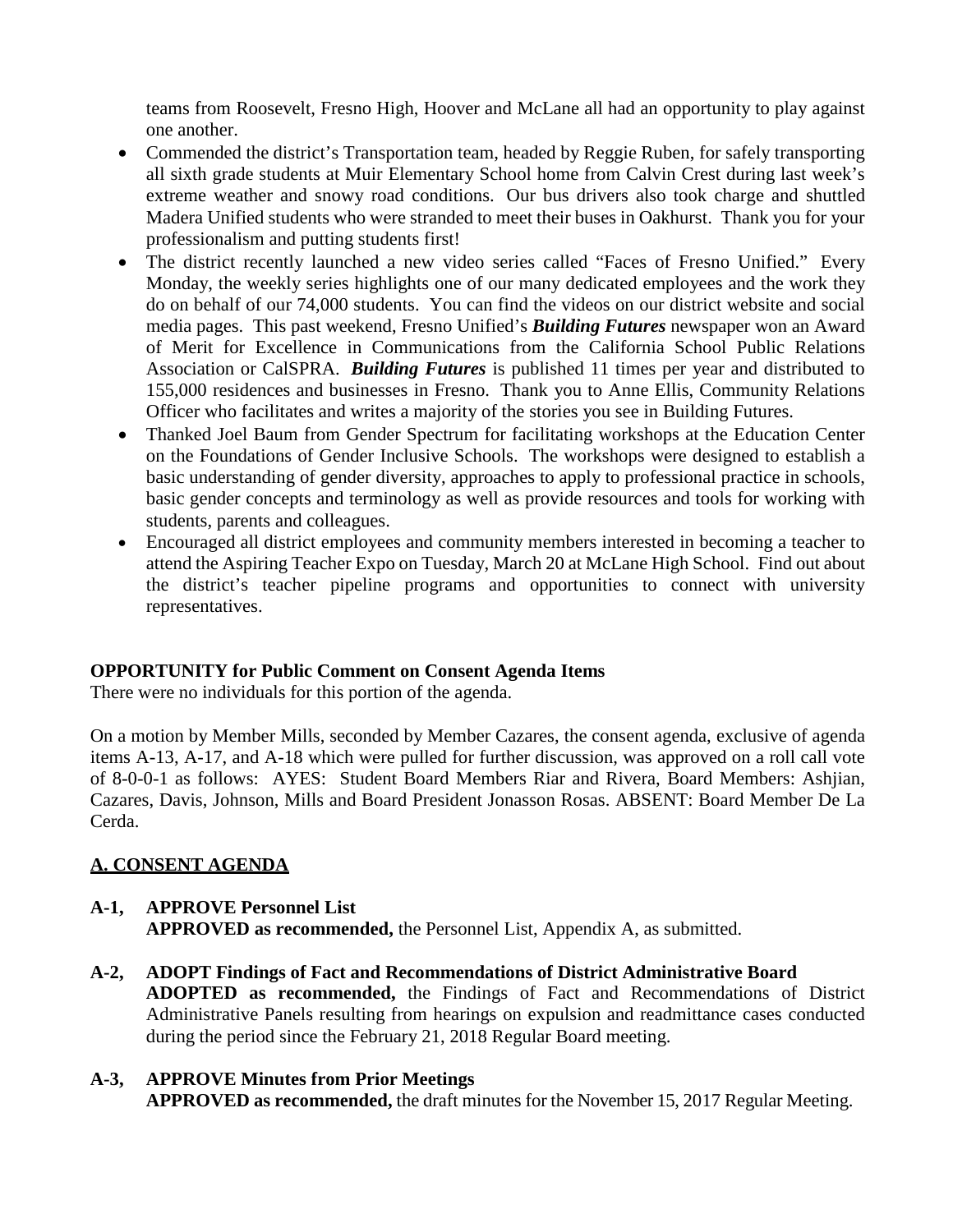# **A-4, APPROVE the Proposed Board of Education Meeting Dates for the 2018/19 and the 2019/20 School Years**

**APPROVED as recommended,** the proposed Board of Education meeting dates for the 2018/19 and 2019/20 school years. These dates will not preclude either additions or changes any time throughout the year.

- **A-5, APPROVE Independent Contractor Services Agreement with Fortson Consulting, LLC APPROVED as recommended,** an Independent Contractor Services Agreement with Fortson Consulting, LLC for assistance in the Administrative Services Division. The term of the contract is March 19, 2018 through June 30, 2018 and will not exceed 46 days.
- **A-6, APPROVE Agreement with Wonder Valley Ranch (River Way Outdoor Education) APPROVED as recommended,** an agreement with Wonder Valley Ranch for the purpose of hosting outdoor education school for Roeding Elementary. Roeding Elementary was scheduled to attend sixth grade camp at Jack L. Boyd Outdoor School (Camp Green Meadows) October 9- 13, 2017; however, due to the Railroad Fire in the Sierras, Roeding had to cancel their reservation. Due to impacted camp schedules and site activity/testing calendars, Roeding was unable to reschedule with any of the other established outdoor education facilities. Wonder Valley Ranch (River Way Outdoor Education) is able to accommodate Roeding for the dates of March 19-21, 2018, which aligns with the site's master calendar and assessment schedules.
- **A-7, APPROVE Addendum to Independent Contractor Services Agreement and New Independent Contractor Services Agreement with California Teaching Fellows Foundation APPROVED as recommended,** an addendum to an existing Independent Contractor Services Agreement with the California Teaching Fellows Foundation in the amount of \$63,373 and a new Independent Contractor Services Agreement in the amount of \$18,087 to provide tutoring and support services for students as outlined in each schools Single Plan for Student Achievement. In addition, some of the services provided by this vendor will support the Board's investment to increase personalized learning after school targeted to serve English Learner, foster, and socioeconomically disadvantaged students to promote academic achievement and reduce disproportionality.

# **A-8, APPROVE Award of Bid E21001, Point to Point Connection for load-balanced FCOE Internet Connection**

**APPROVED as recommended,** Bid E21001, for Point to Point Connection for load-balanced FCOE Internet Connection. This data connection provides another connection to FCOE for a load-balanced Internet connection. The request for bids was lawfully advertised on January 30, 2018 and February 6, 2018 and also posted on the Universal Service Administrative Company (USAC) website on January 24, 2018 per FCC rules. Notifications were sent to 23 vendors, and the district received one response. Bids were opened on February 23, 2018. This bid response included the costs over 20 years with an initial 5-year contract.

Staff recommends award to the lowest responsive, responsible bidder:

Vast Networks (CVIN) (Fresno, CA) \$255,500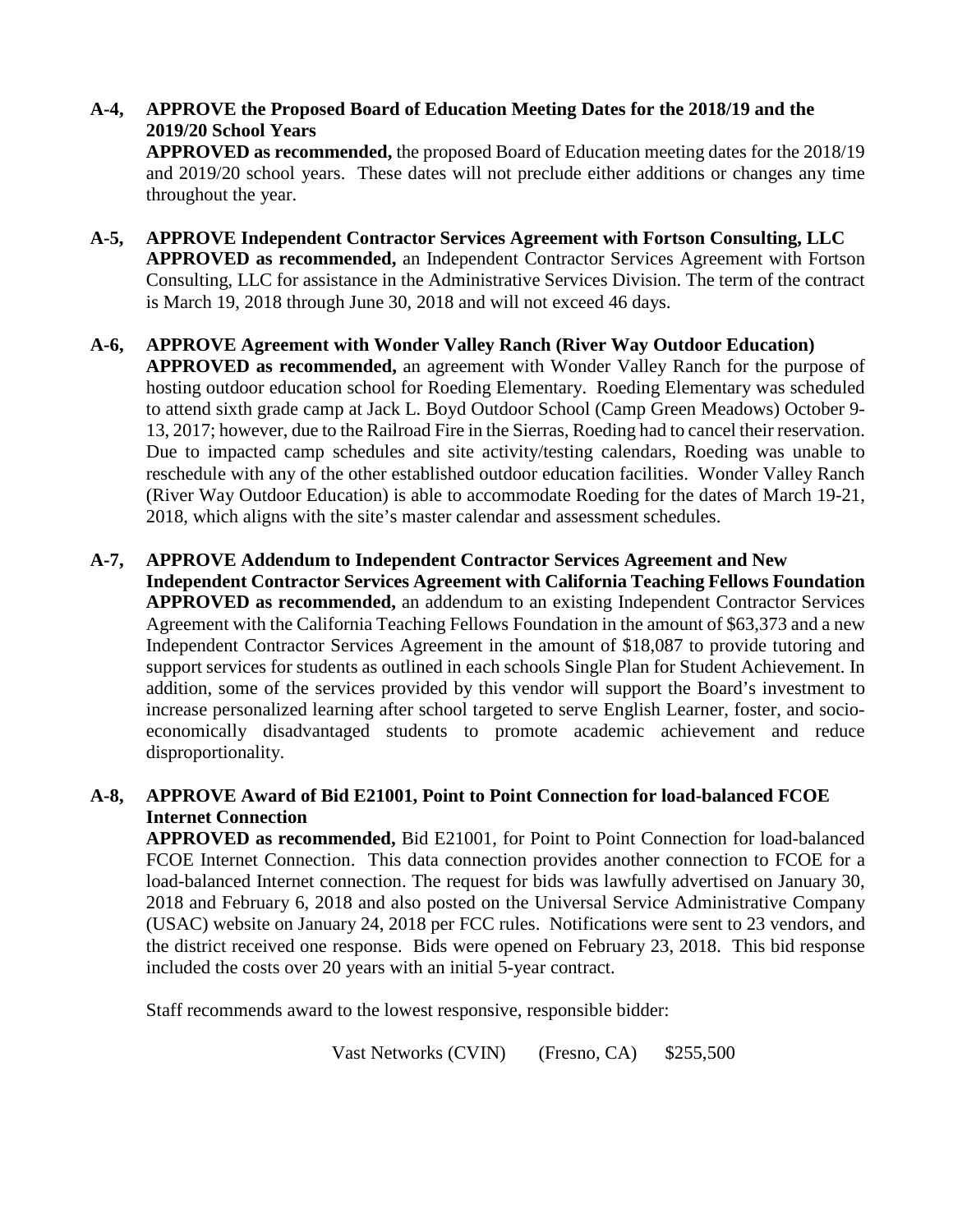# **A-9, APPROVE Award of RFP E21002, Network Equipment and Optics for Internal Network Connections**

**APPROVED as recommended,** RFP E21002, to provide network equipment and optics for the network that connects all school sites and the Education Center. The equipment includes carriergrade routing switches and high-speed optical transceivers. The request for bids was lawfully advertised on January 25, 2018 and February 1, 2018 and posted on the Universal Service Administrative Company (USAC) website on January 22, 2018 per FCC rules. Notifications were sent to fifteen (15) vendors, and the district received nine (9) responses. RFP's were due February 21, 2018.

Based on an extensive review, staff recommends award to the best value respondent.

Development Group Inc. (Redding, CA) \$500,222

#### **A-10, APPROVE Adoption of Resolution HR 17-40 Food Service Operator – Education Center Position, Job Description, Designation as Classified, Non-Exempt**

**APPROVED as recommended,** Resolution HR 17-40 to create the position and adopt the job description of Food Service Operator – Education Center. In collaboration with the California School Employees Association, Fresno Chapter 143, Food Services Unit the Food Service Operator job description has been revised with updated language specific to the Education Center related to duties, licenses and other requirements, requisite knowledge and abilities. In addition, this job description has been updated to reflect the Board's Core Beliefs and Commitments and District Goals. The Food Service Operator – Education Center position is designated Classified, non-exempt and to be placed on F-10 of the Classified Salary Schedule.

# **A-11, APPROVE Submission of Grant Applications to the California Department of Education Fresh Fruit and Vegetable Grant Program**

**APPROVED as recommended,** the submission of grant applications to the California Department of Education for the 2018/19 Fresh Fruit and Vegetable Program (FFVP). The FFVP provides funding for individually packaged fresh fruit and vegetable snacks daily at elementary schools. Funding is sought for all 66 elementary schools that meet the eligibility criteria of 50% or more students eligible for free/reduced-price meals, and grant awards will be based on these percentages. Fresno Unified has received FFVP grant funding for multiple years, and leads the state in the number of schools participating. There is no required district match.

# **A-12, APPROVE Award of Bid 18-16, Kings Canyon Middle School Underground Water Piping Replacement**

**APPROVED as recommended,** Bid 18-16, to replace the underground hot/chilled water piping at Kings Canyon with new welded steel piping infrastructure. The existing underground piping requires replacement due to corrosion, leaking, and lack of reliability. The new piping is essential for the unit ventilators (components of the HVAC system) to provide cold and warm air for the entire school site, and will also improve energy efficiency and conserve water.

Staff recommends award to the lowest responsive, responsible bidder:

Strategic Mechanical, Inc. (Fresno, California) \$765,750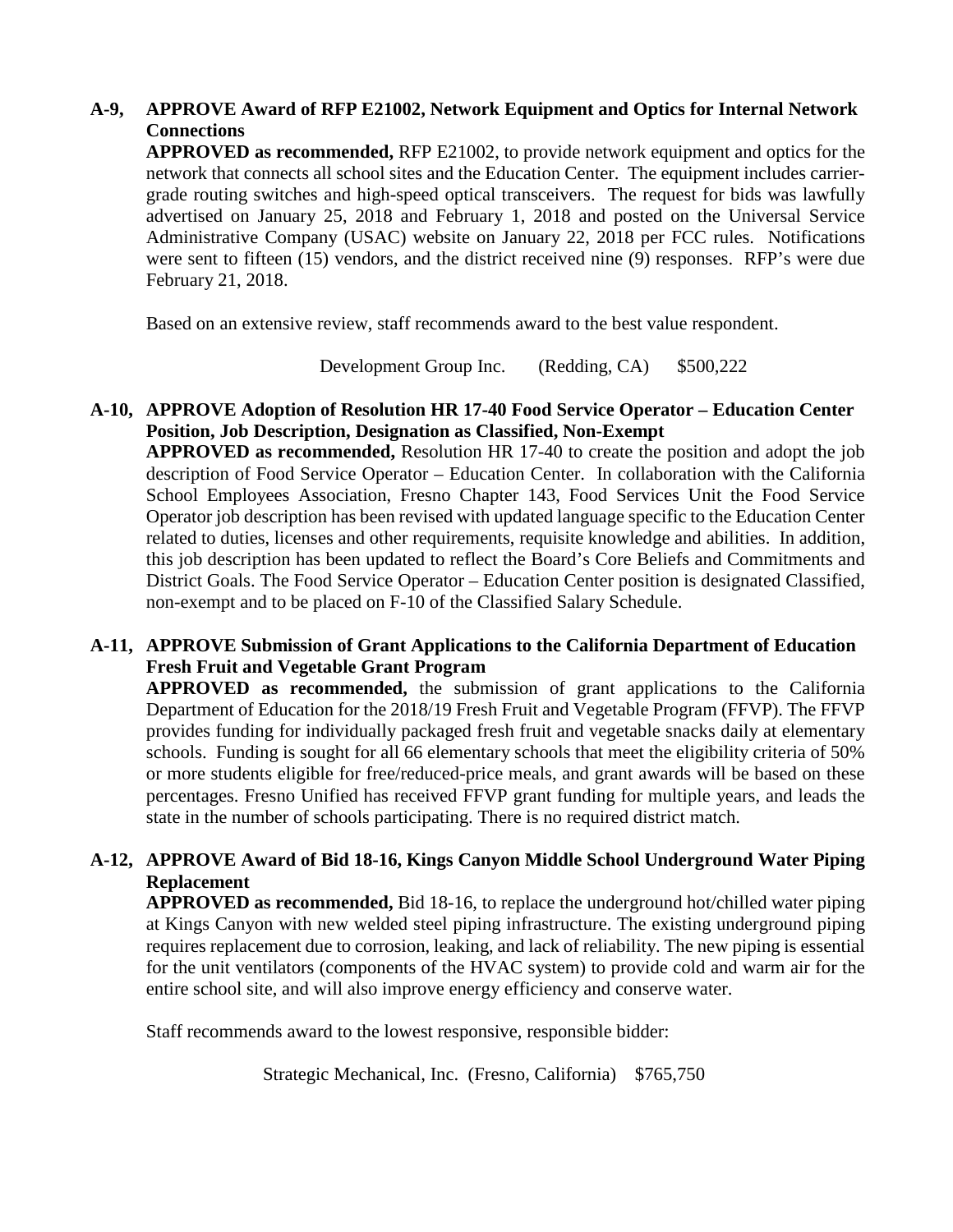# **A-13, APPROVE Award of Bid 18-20, Gaston Middle School Portable Classroom Relocation and Infrastructure**

**APPROVED as recommended,** Bid 18-20, for relocation of four portable classrooms from Wishon Elementary School to Gaston Middle School, and construction of related infrastructure including concrete pads with ramps and utility hook-ups. The portable classrooms were master planned into the campus design for potential future installation, and are now needed to accommodate additional teaching staff based on projected enrollment and associated class size impacts. The site map in the Board binders shows the location of the portables, which has been identified in collaboration with site administration.

Staff recommends award to the lowest responsive, responsible bidder:

Davis Moreno Construction, Inc. (Fresno, California) \$683,000

#### **Prior to the vote Board Member Ashjian read the following statement**:

*"Davis Moreno Construction, Inc., is one of the bidders for Bid Number 18-20 identified in Item A-13. I have done business with Davis Moreno in my private capacity on other projects not involving Fresno Unified beginning at least five years prior to my election to this Board. I did not participate in making this contract. Therefore, I am abstaining from the vote pursuant to Board Bylaw 9270."*

For the record, there were no comments/questions. Member Davis moved for approval, seconded by Member Cazares, which carried a 5-0-1-1 vote. AYES: Board Members: Cazares, Davis, Johnson, Mills and Board President Jonasson Rosas. ABSTENTIONS: Board Member Ashjian. ABSENT: Board Member De La Cerda.

# **A-14, RATIFY California State University, Fresno Foundation Sub-Award Agreement RATIFIED as recommended,** an agreement from the California State University, Fresno Foundation. Fresno Unified will receive funding through a grant awarded to the university by the S. D. Bechtel Jr. Foundation.

The New Generation Educator's Initiative Grant will provide funding to create a collaborative learning environment between districts and institutions of higher education to improve the capacity for Science, Technology, Engineering, and Mathematics (STEM) instruction, coteaching, enhanced fieldwork, and action research across multiple districts.

### **A-15, RATIFY Amended Agreement Between Fresno Unified School District and State Center Community College District for Adult Education Consortium Staff Reimbursement of Costs**

**RATIFIED as recommended,** the 2017/18 agreement between Fresno Unified School District and State Center Community College District for the reimbursement of a loan of staff to the State Center Adult Education Consortium (SCAEC). The district will be reimbursed for the full salary and benefits from the SCAEC funding (Assembly Bill 104 Adult Education Block Grant). Additional reimbursement in the amendment will total \$31,873.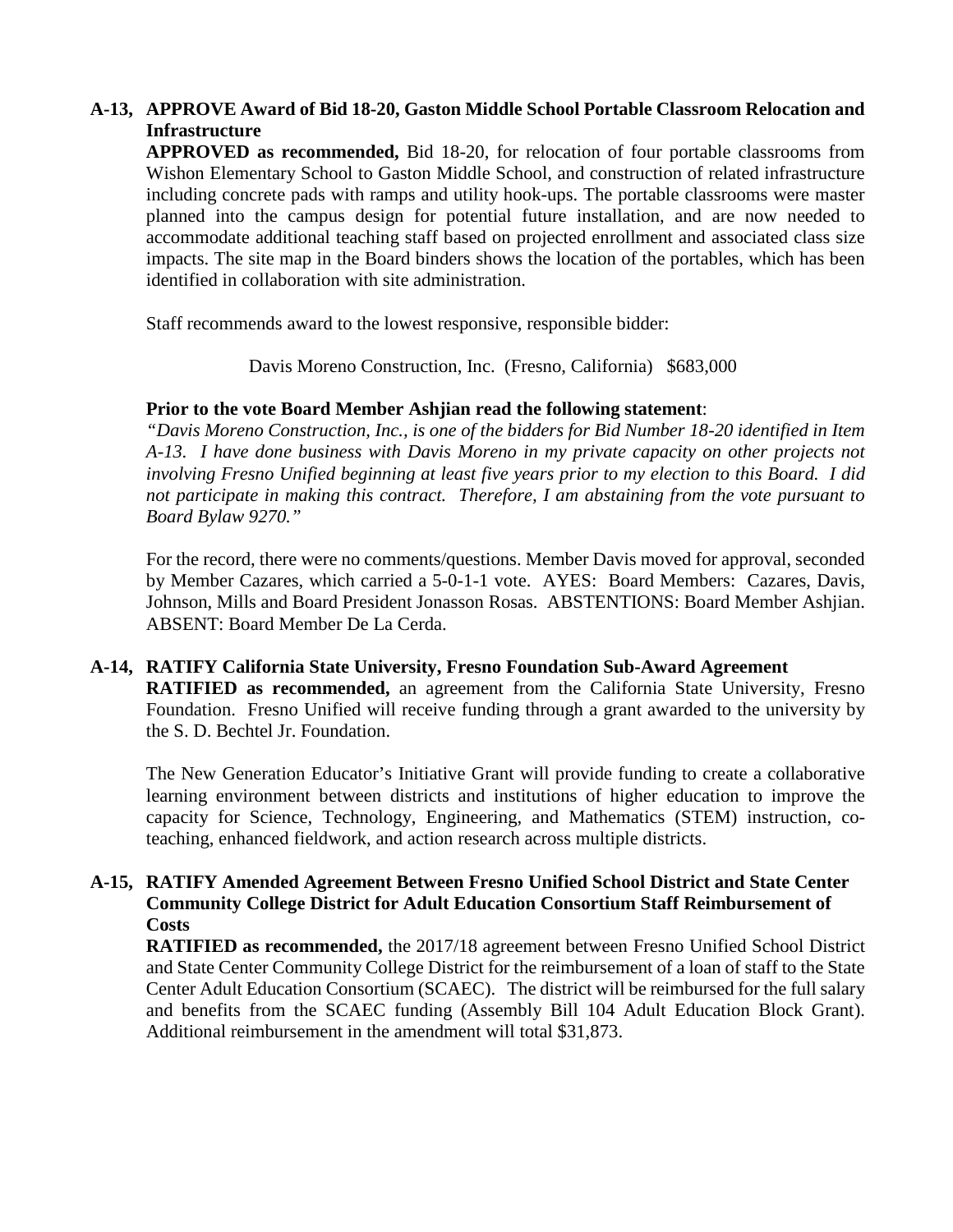#### **A-16, RATIFY the CalEd Grant Application: Helping School Districts Address the Demand for Credentialed Teachers and Highly Qualified Administrators**

**RATIFIED as recommended,** an award from the California Commission on Teacher Credentialing – California Center on Teaching Careers for the CalEd Grant: Helping School Districts Address the Demand for Credentialed Teachers and Highly Qualified Administrators.

The \$524,315 in grant funds will provide targeted professional learning, clinical experiences, and principal mentoring in support of aspiring and new site administrators. The program runs through the 2019/20 school year and is designed to enhance and develop the existing leadership development pipeline.

#### **A-17, RATIFY Change Orders for the Projects Listed Below RATIFIED as recommended,** Change Orders for the following projects.

Bid 17-27R, Section A-B, Edison and Roosevelt High Schools Tennis Courts Improvements Rebid

Change Order 2: \$ 9,920 (Roosevelt) Change Order 1: \$62,605 (Edison)

Bid 17-30, Design Science High School Portable Campus Addition Change Order 4: \$ 2,250

Bid 18-02, Adult Transition Program (ATP) Modernization Project Change Order 1: \$ 9,273

#### **Prior to the vote Board Member Ashjian read the following statement**:

*"Included in item A-17 are change orders for construction projects involving Davis Moreno Construction (Bid No. 17-27R and 17-30) and Mark Wilson Construction (Bid No. 18-02).*

*I have done business with Davis Moreno and Mark Wilson Construction in my private capacity on other projects not involving Fresno Unified beginning at least five years prior to my election to this Board. I did not participate in making these contracts. Because of my relationship with these companies, I have a remote financial interest in these contracts. Therefore, I am abstaining from this vote pursuant to Board Bylaw 9270"*

For the record, there were no comments/questions. Member Davis moved for approval, seconded by Member Johnson, which carried a 5-0-1-1 vote. AYES: Board Members: Cazares, Davis, Johnson, Mills and Board President Jonasson Rosas. ABSTENTIONS: Board Member Ashjian. ABSENT: Board Member De La Cerda.

# **A-18, RATIFY the Filing of Notices of Completion for the Following Projects**

**RATIFIED as recommended,** Notices of Completion for the following projects, which have been completed according to plans and specifications.

Bid 16-31, Turner Elementary School New Classroom and Administration Buildings Bid 17-24, Centennial, Del Mar, & Roeding Elementary Schools Chiller Replacements Bid 17-30, Design Science High School Portable Campus Addition Bid 17-39, 2017 Summer Portable Relocation and Infrastructure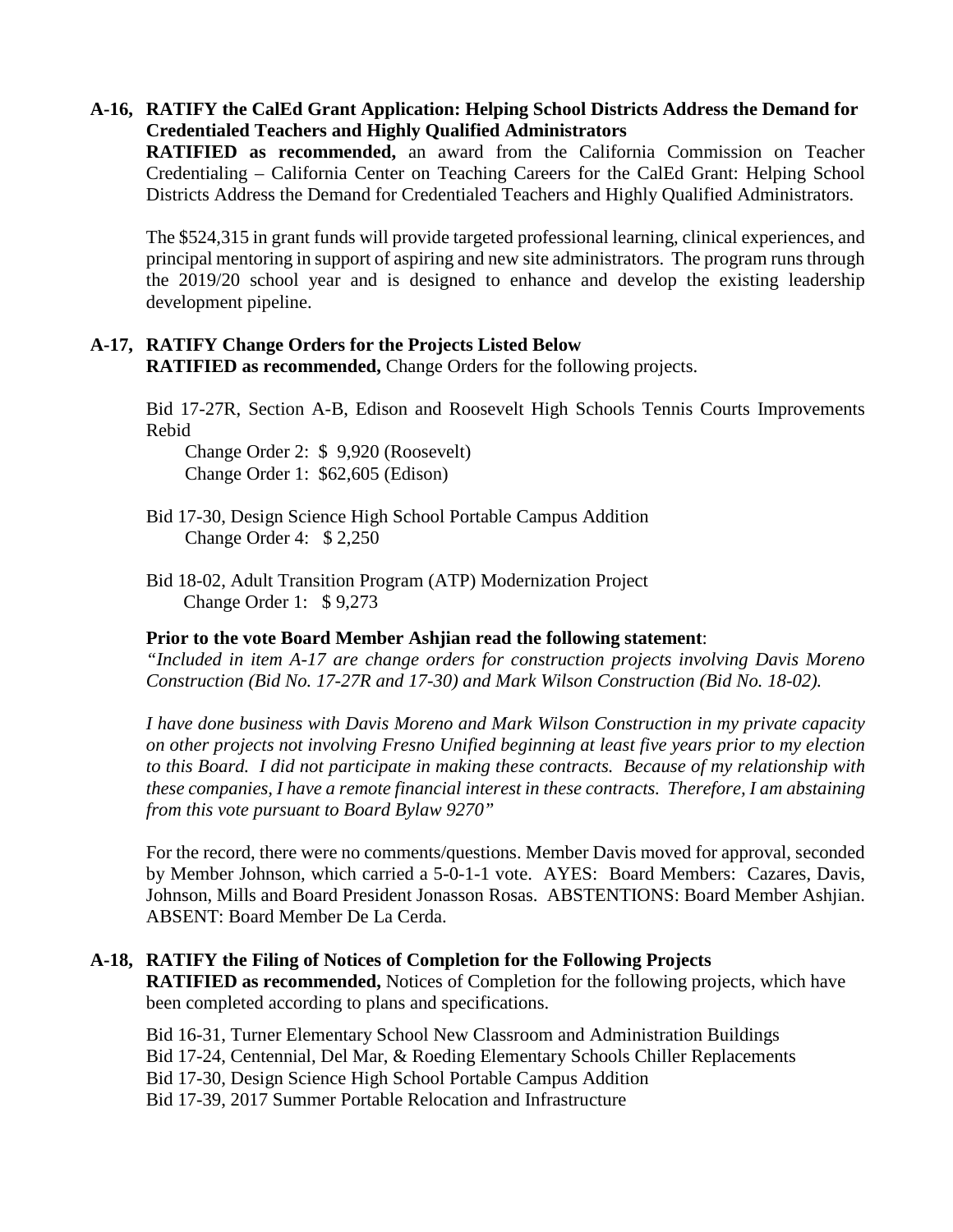### **Prior to the vote Board Member Ashjian read the following statement**:

*"Included in item A-18 are notices of completion for construction projects involving Davis Moreno Construction (Bid No. 17-30 and 17-39).*

*I have done business with Davis Moreno in my private capacity on other projects not involving Fresno Unified beginning at least five years prior to my election to this Board. I did not participate in making these contracts. Because of my relationship with Davis Moreno, I have a remote financial interest in these contracts. Therefore, I am abstaining from this vote pursuant to Board Bylaw 9270."*

For the record, there were no comments/questions. Member Davis moved for approval, seconded by Member Mills, which carried a 5-0-1-1 vote. AYES: Board Members: Cazares, Davis, Johnson, Mills and Board President Jonasson Rosas. ABSTENTIONS: Board Member Ashjian. ABSENT: Board Member De La Cerda.

# **END OF CONSENT AGENDA**

# **UNSCHEDULED ORAL COMMUNICATIONS**

**Andrew Fabela** – Spoke about safety and cited an example from an Oregon district who is trying to do something innovative by providing police officers meals.

**Pastor D.J. Criner** – Spoke about African American Student Academics. Kids are graduating but they do not have the knowledge required for success. Encouraged the district to invest more resources to African American students.

**Bishop Jerold Westbrooks** – Spoke about the community helping the district help them in support African American students. Encouraged other community members to get involved.

# **B. CONFERENCE/DISCUSSION AGENDA**

**Agenda Item B-19, Opportunity for Public Disclosure and Ratification of the 2017-2018 reopener Negotiated Collective Bargaining Agreement between Fresno Unified School District and California School Employees Association and its Fresno Chapter 143 Food Service (CSEA).**

In accordance with Government Code 3547.5 all major provisions of collective bargaining agreements are to be presented at a public meeting of the public school employer before the employer enters into written agreement with an exclusive representative.

Presentation by Administrator Brian Christensen

An opportunity was provided to hear questions/concerns from members of the Board and staff was available to respond.

For the record, there were no comments/questions. Member Mills moved for ratification, seconded by Member Davis, which carried a 6-0-0-1 vote. AYES: Board Members: Ashjian, Cazares, Davis, Johnson, Mills and Board President Jonasson Rosas. ABSENT: Board Member De La Cerda.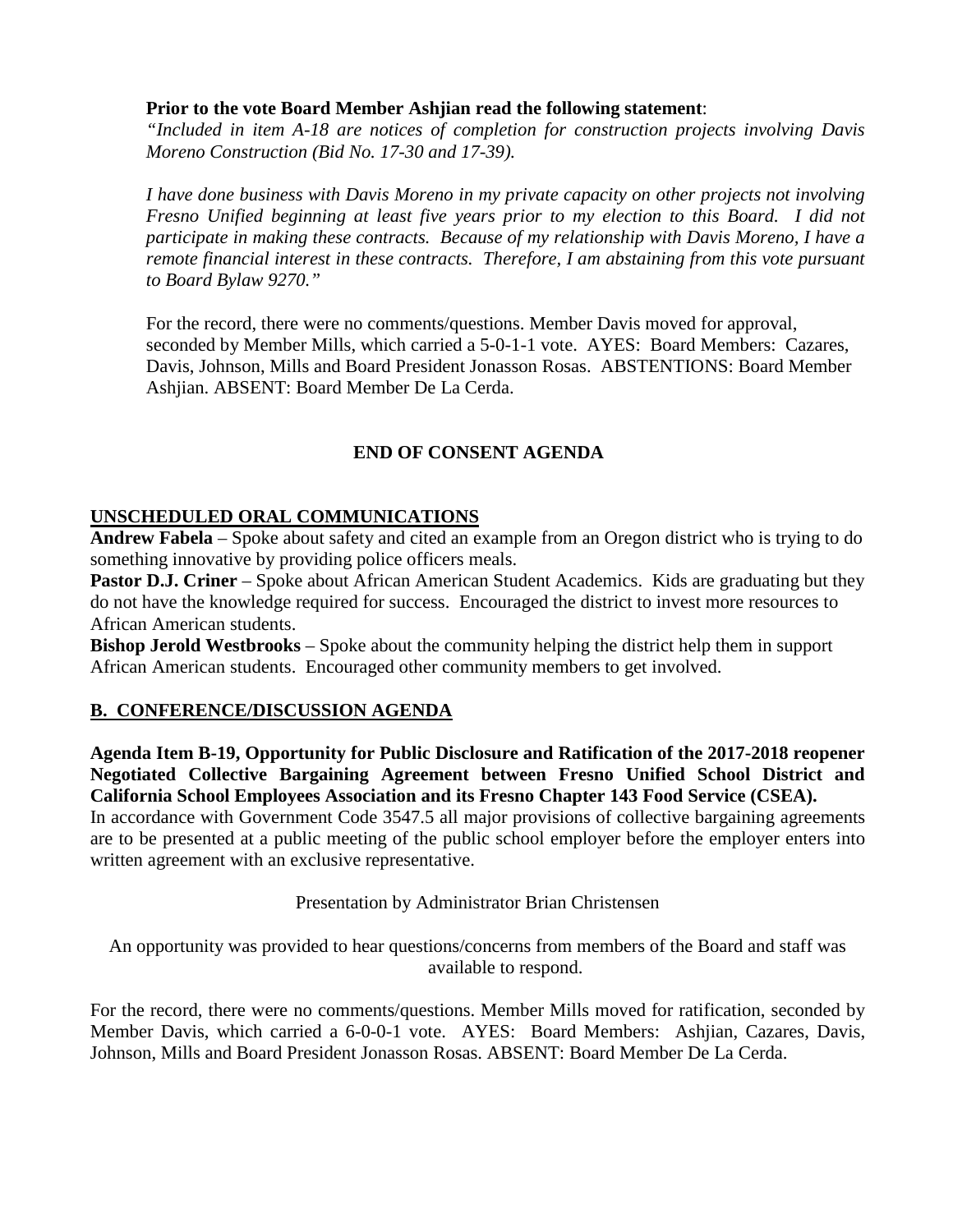**Agenda Item B-20, Opportunity for Public Disclosure and Ratification of the 2017-2018 reopener Negotiated Collective Bargaining Agreement between Fresno Unified School District and California School Employees Association and its Fresno Chapter 125 White Collar (CSEA)** In accordance with Government Code 3547.5 all major provisions of collective bargaining agreements are to be presented at a public meeting of the public school employer before the employer enters into written agreement with an exclusive representative.

Presentation by Administrator Brian Christensen

An opportunity was provided to hear questions/concerns from members of the Board and staff was available to respond.

For the record, there were no comments/questions. Member Mills moved for ratification, seconded by Member Ashjian, which carried a 6-0-0-1 vote. AYES: Board Members: Ashjian, Cazares, Davis, Johnson, Mills and Board President Jonasson Rosas. ABSENT: Board Member De La Cerda.

#### **Agenda Item B-21, Present and Discuss the 2018/19 Strategic Budget Development**

At the January 24, 2018, February 7, 2018, and February 21, 2018 Board of Education meetings, the 2018/19 Governor's Proposed Budget and the District's preliminary strategic budget development were discussed. On March 7, 2018, staff and the Board continued budget development discussions.

Presentation by CFO/Chief Financial Officer Ruth Quinto and staff

An opportunity was provided to hear questions/concerns from members of the Board and staff was available to respond.

#### **Department of Prevention and Intervention:**

For the record, there were comments/questions regarding how many people would be added to the SARB/Attendance department, what is your projected increase that you expect to see in ADA days with the added FTE, if we are successful there will be no cost and we could make this a net neutral, review of the Multi-Tiered System of Support (MTSS), how will students be identified, who is going to take responsibility and how quickly will we react, does this system of support work at all grade levels, who is going to connect the dots when we have an eighth graders who move to high school, how many CWA positions (Child Welfare Attendance) will we have, will we have enough with the existing and proposed numbers, the need for a continuum of service, is the MTSS for students with behavior and grades, need to listen to our parents, will peer mentoring be expanded, what background will the Behavior Intervention, Child Welfare and the Attendance Specialists have, will the Project Access Counselors be available at the elementary level, what will the job responsibilities be for the Instructional Specialists and Education Specialist, would like to see what your goals are with the requested investment, how are we involving Ms. McCulley and our African American students, Parent University meeting that connect our parents to resources and partnerships should be conducted in different languages other than Spanish, student expulsions and Fresno County Superintendent of Schools responsibility, how many of your 45 FTE will be deployed to school sites, what type of training will the specialists have provided to them, will they be working with the parents, are we taking into consideration space needed at the sites, data systems, and growing our own.

#### **Department of Early Learning:**

For the record, there were comments/questions regarding why the Teen Parent Navigator position is in Early Learning, what is the focus of the position, do we have someone on staff who addresses the needs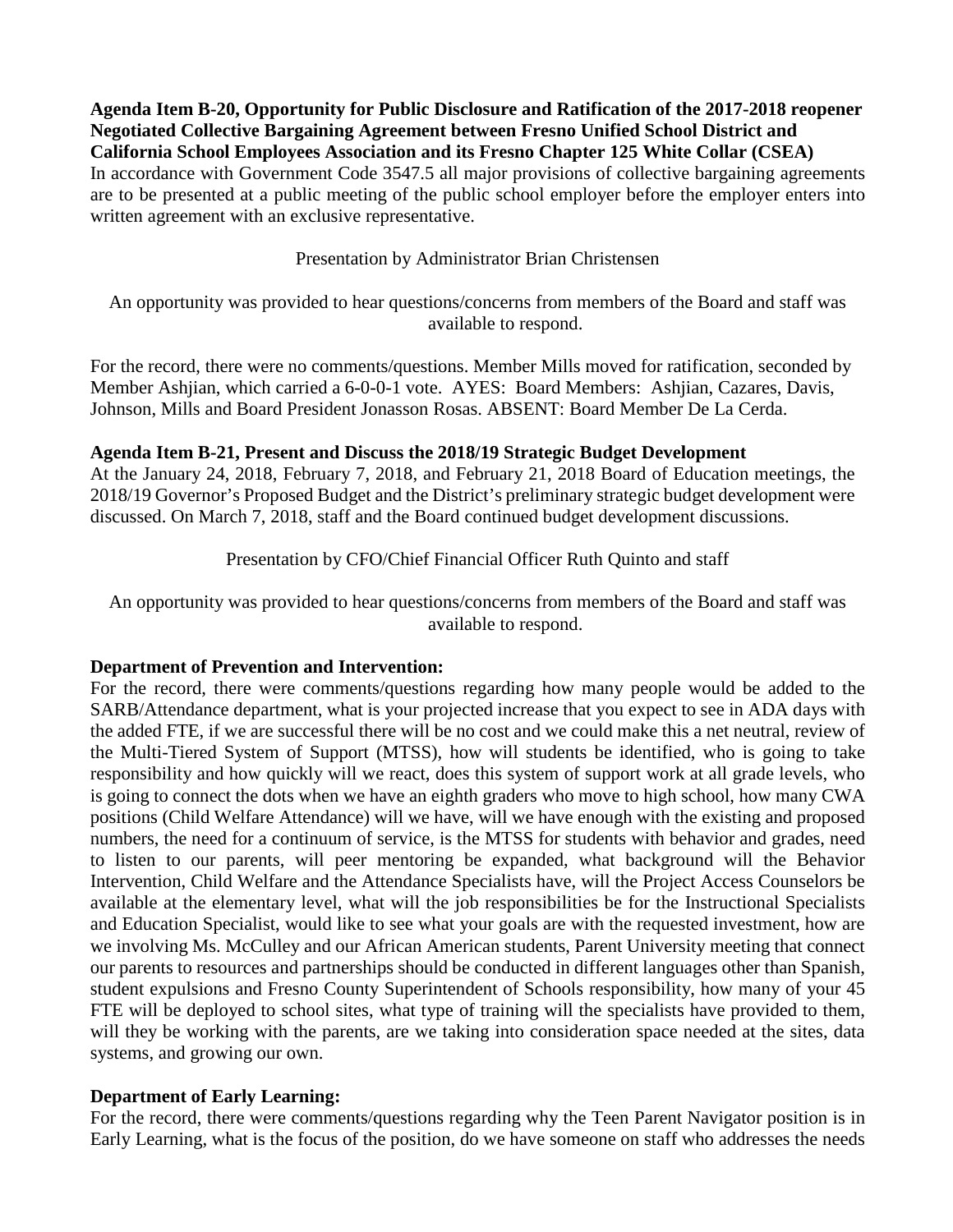of the teen (mother & father), PACE centers, where are the five childhood development centers located, is there any opportunity to expand our centers, how many teen moms with children do we have in our system, where would those students fall in the MTSS, a suggestion that one of the Child Welfare & Attendance Specialist work specifically with the teen parents, do we work with Pregnancy Care Centers, a comment that one specialist is not enough, have we considered creating childcare centers, what kind of supports do we have in Alternative Education, do we prioritize our students at our childcare centers, what are the challenges for a childcare center, we need to invest in childcare centers, and a comment that we need to keep these students academically on track.

#### **Class Size Reduction Investments:**

For the record, there were comments/questions regarding facility costs due to the recent class size reductions, enrollment of 68,000 students vs. 74,000 which is stated by the district, preschool is included in the 74,000, do all elementary schools have preschools, do we have wait lists for our pre-k programs, and do we offer full day learning.

There is no action required on this item.

### **Public Comment:**

**Andrew Fabela** – Asked if the 90 additional teachers that are to be hired due to the class size reduction is above the 63 teachers that will resign by the end of this school year. Suggested that the district may want to reconsider expanding our healthcare clinics and use the money to offer services to our teen parents. Lastly asked if title one funds could be used by parents to request tutoring for their children.

### **Agenda Item B-22, Discuss and Approve the 2017/18 Second Interim Financial Report with a Positive Certification**

California school districts are required to approve interim financial reports twice each fiscal year. Fresno Unified School District's 2017/18 Second Interim Financial Report is presented for approval and reflects a positive certification of the district's financial condition. The report is based on the January 31, 2018 year-to-date revenue and expenditures as required by state law. The Superintendent recommends approval of the Second Interim Financial Report for submission to the County Superintendent of Schools. A positive certification reflects that the district has the required reserve for economic uncertainties (2%) and has a positive cash balance for the current year and two subsequent years. In addition, the support material reflects a multi-year projected budget for the Unrestricted General Fund and utilizes the state assumptions developed by the California County Superintendents Educational Services Association.

Presentation by CFO/Chief Financial Officer Ruth Quinto and staff

An opportunity was provided to hear questions/concerns from members of the Board and staff was available to respond.

For the record, there were no comments/questions regarding Speech Language Pathology done remotely, would like the district look in how it is done, Speech Language Pathologist being a hard-to-fill position, possible hiring bonus or wage increase, a problem that we need to fix, 24-hour call back policy, captured savings – salaries and benefits of \$1.5 million, weight rooms, ADA going down and enrollment going up, and vacant positions and potential positions that can be reclassified. Member Davis moved for approval, seconded by Member Johnson, which carried a 6-0-0-1 vote. AYES: Board Members: Ashjian, Cazares, Davis, Johnson, Mills and Board President Jonasson Rosas. ABSENT: Board Member De La Cerda.